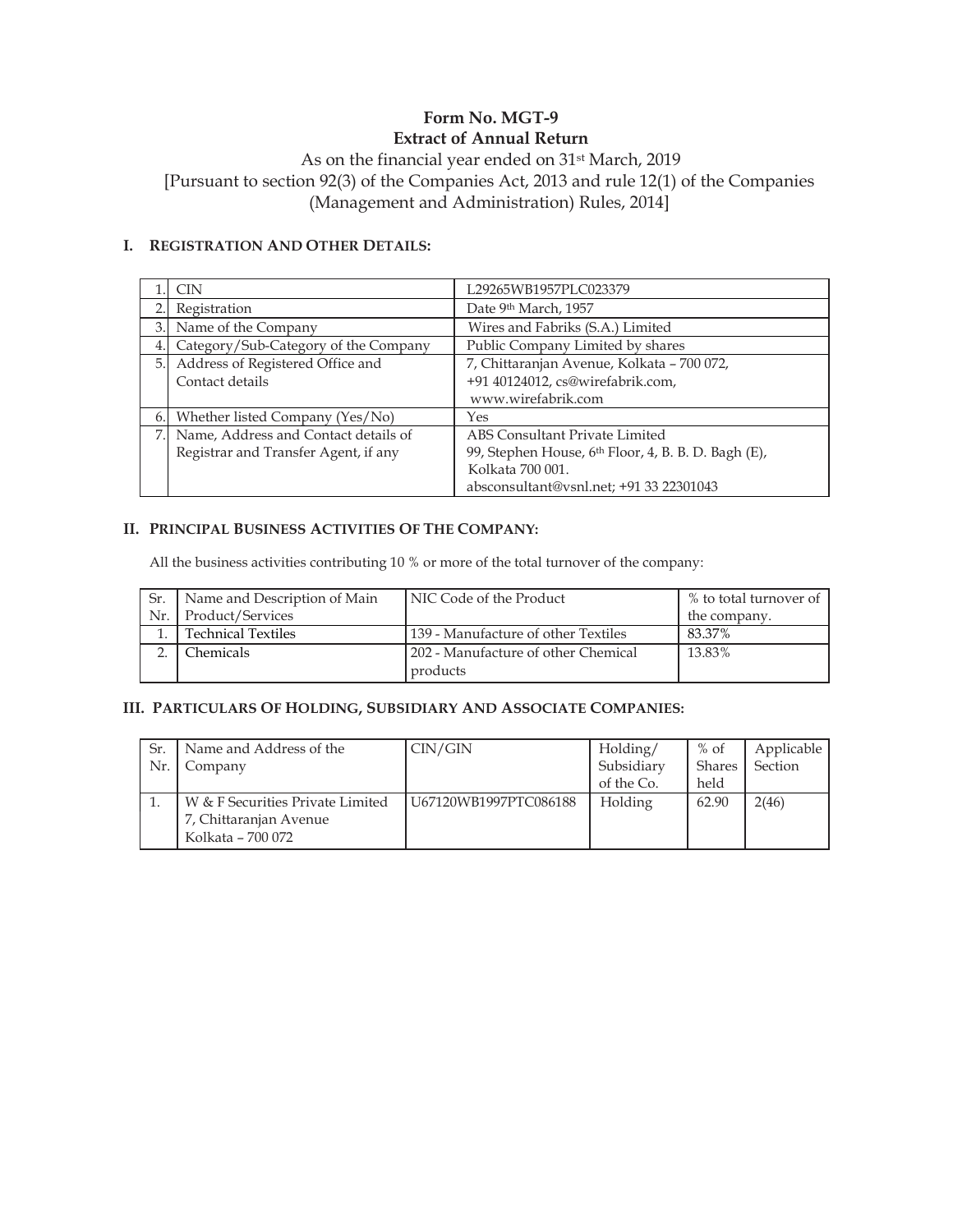# IV. SHARE HOLDING PATTERN (Equity Share Capital Breakup as percentage of Total Equity):

## i. Category-wise Share Holding.

|                | Category of                   |                              |                              | No. of Shares held at the beginning of |                              |                          |                          | No. of Shares held at the end of the |                          | $\frac{0}{2}$            |
|----------------|-------------------------------|------------------------------|------------------------------|----------------------------------------|------------------------------|--------------------------|--------------------------|--------------------------------------|--------------------------|--------------------------|
|                | Shareholders                  |                              | the year                     |                                        |                              |                          |                          | year                                 |                          | Change                   |
|                |                               | Demat                        | Physical                     | Total                                  | $%$ of                       |                          | Demat Physical           | Total                                | $%$ of                   | during                   |
|                |                               |                              |                              |                                        | Total                        |                          |                          |                                      | Total                    | the year                 |
|                | A. Promoters                  |                              |                              |                                        |                              |                          |                          |                                      |                          |                          |
| 1.             | Indian                        |                              |                              |                                        |                              |                          |                          |                                      |                          |                          |
| a.             | Individual/                   | 16200                        |                              | 16200                                  | 0.53                         | 16200                    | $\overline{a}$           | 16200                                | 0.53                     |                          |
|                | <b>HUF</b>                    |                              |                              |                                        |                              |                          |                          |                                      |                          |                          |
| b.             | Central Govt.                 | $\overline{\phantom{a}}$     | $\qquad \qquad -$            | $\overline{\phantom{a}}$               | $\qquad \qquad -$            | $\overline{\phantom{a}}$ | $\qquad \qquad -$        | $\qquad \qquad -$                    | $\qquad \qquad -$        | $\qquad \qquad -$        |
| C.             | State Govt.                   | $\overline{a}$               | $\overline{a}$               | $\overline{\phantom{a}}$               | $\overline{a}$               | $\overline{a}$           | $\overline{\phantom{a}}$ | $\overline{a}$                       | $\overline{\phantom{0}}$ | $\overline{\phantom{0}}$ |
|                | d. Bodies Corp.               | 2270156                      | $\overline{a}$               | 2270156                                | 74.28                        | 2270156                  |                          | 2270156                              | 74.28                    | $\overline{\phantom{0}}$ |
| e.             | Bank/FI                       | $\overline{\phantom{a}}$     | $\overline{\phantom{0}}$     | $\overline{\phantom{a}}$               | $\overline{a}$               | $\overline{a}$           | $\overline{a}$           | $\frac{1}{2}$                        | $\overline{\phantom{a}}$ | $\overline{a}$           |
| f.             | Any Other                     | $\overline{\phantom{a}}$     | $\overline{\phantom{a}}$     | $\overline{\phantom{a}}$               | $\overline{a}$               | $\overline{\phantom{0}}$ | $\overline{\phantom{a}}$ | $\overline{\phantom{0}}$             | $\frac{1}{2}$            | $\bar{\phantom{a}}$      |
|                | $Sub-Total- A-(1)$            | 2286356                      | -                            | 2286356                                | 74.81                        | 2286356                  |                          | 2286356                              | 74.81                    | $\overline{\phantom{0}}$ |
| 2.             | Foreign                       |                              |                              |                                        |                              |                          |                          |                                      |                          |                          |
| a.             | NRI-                          | $\overline{a}$               | -                            |                                        |                              |                          |                          |                                      |                          |                          |
|                | Individuals                   |                              |                              |                                        |                              |                          |                          |                                      |                          |                          |
| b.             | Other                         | $\frac{1}{2}$                | $\qquad \qquad \blacksquare$ | $\overline{\phantom{a}}$               | $\qquad \qquad \blacksquare$ | $\overline{\phantom{m}}$ | $\overline{\phantom{0}}$ | $\overline{\phantom{0}}$             | $\overline{\phantom{m}}$ | $\overline{\phantom{0}}$ |
|                | Individuals                   |                              |                              |                                        |                              |                          |                          |                                      |                          |                          |
| C.             | Body                          | $\overline{a}$               | -                            |                                        |                              |                          | $\overline{\phantom{0}}$ | $\overline{\phantom{a}}$             |                          |                          |
|                | Corporate                     |                              |                              |                                        |                              |                          |                          |                                      |                          |                          |
| d.             | Bank/FI                       | $\qquad \qquad \blacksquare$ | $\overline{\phantom{a}}$     | $\overline{\phantom{m}}$               | $\overline{\phantom{m}}$     | $\overline{\phantom{m}}$ | $\overline{\phantom{m}}$ | $\overline{\phantom{a}}$             | $\overline{\phantom{a}}$ | $\overline{\phantom{0}}$ |
| e.             | Any Others                    | $\overline{\phantom{a}}$     | $\overline{\phantom{0}}$     | $\overline{\phantom{a}}$               | $\overline{\phantom{0}}$     | $\overline{\phantom{a}}$ | $\overline{\phantom{0}}$ | $\overline{\phantom{a}}$             | $\overline{\phantom{a}}$ | $\overline{\phantom{0}}$ |
|                | Sub-Total-A-(2)               |                              | $\overline{a}$               | $\overline{a}$                         | $\overline{a}$               | $\overline{a}$           |                          | $\overline{a}$                       | $\overline{a}$           |                          |
| Total          |                               |                              |                              |                                        |                              |                          |                          |                                      |                          |                          |
|                | Shareholding of               | 2286356                      | $\overline{\phantom{0}}$     | 2286356                                | 74.81                        | 2286356                  | $\overline{\phantom{0}}$ | 2286356                              | 74.81                    |                          |
|                | Promoters A(1+2)              |                              |                              |                                        |                              |                          |                          |                                      |                          |                          |
|                | <b>B. Public Shareholding</b> |                              |                              |                                        |                              |                          |                          |                                      |                          |                          |
| 1.1            | Institution                   |                              |                              |                                        |                              |                          |                          |                                      |                          |                          |
| a.             | Mutual Funds                  | $\overline{1}00$             | 450                          | 550                                    | 0.02                         | 100                      | 450                      | 550                                  | 0.02                     | $\frac{1}{2}$            |
| b.             | Bank/FI                       | 100                          | 100                          | 200                                    | 0.01                         | 100                      | 100                      | 200                                  | 0.01                     | $\overline{\phantom{m}}$ |
| C <sub>1</sub> | Cent. Govt.                   | $\overline{\phantom{a}}$     | $\overline{a}$               | $\overline{\phantom{a}}$               | $\overline{\phantom{0}}$     | $\frac{1}{2}$            | $\overline{\phantom{a}}$ | $\overline{\phantom{a}}$             | $\overline{\phantom{a}}$ | $\overline{\phantom{a}}$ |
| d.             | State Govt.                   | $\overline{a}$               | $\overline{a}$               | $\overline{a}$                         | $\overline{a}$               | $\overline{\phantom{m}}$ | $\overline{a}$           | $\overline{\phantom{m}}$             | $\frac{1}{2}$            | $\overline{a}$           |
| e.             | Venture                       | $\overline{a}$               | $\overline{a}$               | $\overline{a}$                         | $\overline{a}$               | $\overline{a}$           | $\overline{a}$           |                                      | $\overline{a}$           |                          |
|                | Capital                       |                              |                              |                                        |                              |                          |                          |                                      |                          |                          |
| f.             | Insurance Co.                 | $\overline{\phantom{a}}$     | $\frac{1}{2}$                | $\frac{1}{2}$                          | $\overline{\phantom{a}}$     | $\overline{\phantom{a}}$ | $\overline{\phantom{a}}$ | $\overline{\phantom{m}}$             | $\overline{\phantom{a}}$ | $\bar{\phantom{a}}$      |
| g.             | <b>FIIs</b>                   | $\overline{\phantom{a}}$     | $\overline{a}$               | $\overline{\phantom{0}}$               | $\overline{a}$               | $\overline{\phantom{m}}$ | $\overline{\phantom{a}}$ | $\overline{\phantom{a}}$             | $\overline{a}$           | $\overline{\phantom{0}}$ |
| h.             | Foreign                       |                              |                              |                                        |                              |                          |                          |                                      |                          |                          |
|                | Venture                       |                              |                              |                                        |                              |                          |                          |                                      |                          |                          |
|                | Capital Fund                  |                              |                              |                                        |                              |                          |                          |                                      |                          |                          |
| i.             | Others                        | $\overline{\phantom{a}}$     | $\overline{\phantom{m}}$     | $\overline{\phantom{a}}$               | $\overline{\phantom{0}}$     | $\overline{\phantom{m}}$ | $\overline{\phantom{a}}$ |                                      | $\frac{1}{2}$            | $\overline{\phantom{a}}$ |
|                | Sub-Total-B-(1)               | $\overline{200}$             | 550                          | 750                                    | 0.03                         | 200                      | 550                      | 750                                  | 0.03                     |                          |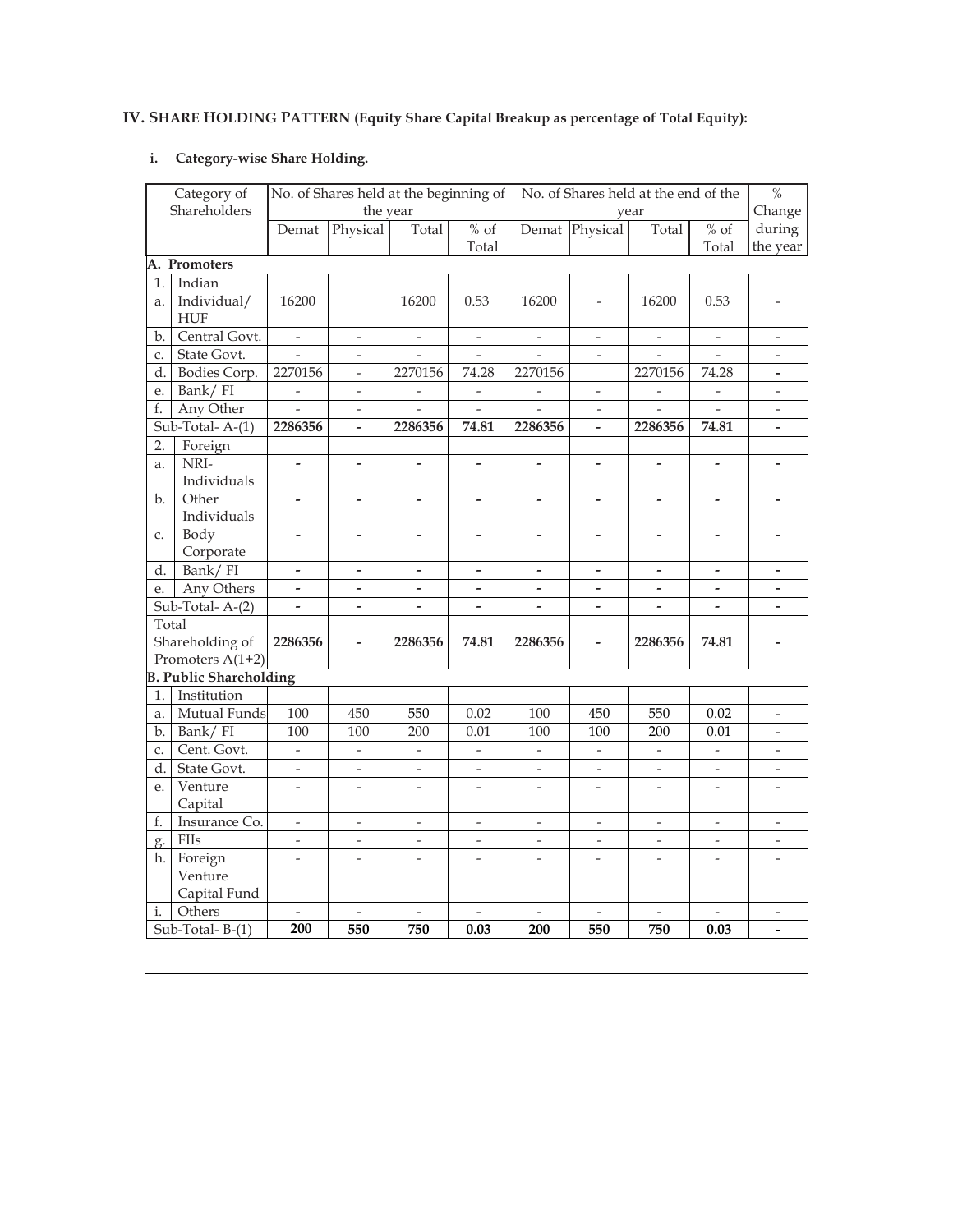| 2.          | Non-                                        |                          |                |         |                   |                          |                          |         |                |                |
|-------------|---------------------------------------------|--------------------------|----------------|---------|-------------------|--------------------------|--------------------------|---------|----------------|----------------|
|             | Institution                                 |                          |                |         |                   |                          |                          |         |                |                |
| a.          | <b>Bodies</b>                               |                          |                |         |                   |                          |                          |         |                |                |
|             | Corporate                                   |                          |                |         |                   |                          |                          |         |                |                |
|             | i)Indian                                    | 148048                   | 325            | 148373  | 4.85              | 157143                   | 300                      | 157443  | 5.15           | 0.30           |
|             | ii)Overseas                                 |                          |                |         |                   |                          |                          |         |                |                |
| b.          | Individuals                                 |                          |                |         |                   |                          |                          |         |                |                |
|             | i)Individual                                | 372648                   | 175537         | 548185  | 17.94             | 376353                   | 155205                   | 531558  | 17.39          | $-0.55$        |
|             | Shareholders                                |                          |                |         |                   |                          |                          |         |                |                |
|             | holding                                     |                          |                |         |                   |                          |                          |         |                |                |
|             | Nominal                                     |                          |                |         |                   |                          |                          |         |                |                |
|             | <b>Share Capital</b>                        |                          |                |         |                   |                          |                          |         |                |                |
|             | upto Rs. 1 Lac                              |                          |                |         |                   |                          |                          |         |                |                |
|             | ii) Individual                              | 15117                    |                | 15117   | 0.49              | 15980                    | $\overline{a}$           | 15980   | 0.52           | 0.03           |
|             | Shareholders                                |                          |                |         |                   |                          |                          |         |                |                |
|             | holding                                     |                          |                |         |                   |                          |                          |         |                |                |
|             | Nominal                                     |                          |                |         |                   |                          |                          |         |                |                |
|             | <b>Share Capital</b>                        |                          |                |         |                   |                          |                          |         |                |                |
|             | in excess of Rs.                            |                          |                |         |                   |                          |                          |         |                |                |
|             | 1 Lac                                       |                          |                |         |                   |                          |                          |         |                |                |
| $C_{\star}$ | Others                                      |                          |                |         |                   |                          |                          |         |                |                |
|             | i) NRI                                      | 4257                     | 3600           | 7857    | 0.26              | 4393                     | 3600                     | 7993    | 0.26           | 0.00           |
|             | Sub-Total-B- $\overline{(2)}$               | 540070                   | 179462         | 719532  | 23.54             | 553869                   | 159105                   | 712974  | 23.32          | $-0.22$        |
|             | <b>Total Public</b>                         |                          |                |         |                   |                          |                          |         |                |                |
|             | Shareholding                                | 540270                   | 180012         | 720282  | 23.57             | 554069                   | 159655                   | 713724  | 23.35          | $-0.22$        |
|             | $B(1+2)$                                    |                          |                |         |                   |                          |                          |         |                |                |
|             | <b>C. IEPF Authority</b>                    | 49612                    | $\overline{a}$ | 49612   | $\overline{1.62}$ | 56170                    | $\overline{\phantom{0}}$ | 56170   | 1.84           | 0.22           |
|             | D. Shares held by Custodian for GDRs & ADRs |                          |                |         |                   |                          |                          |         |                |                |
|             | Promoter and                                |                          |                |         |                   |                          |                          |         |                |                |
|             | Promoter Group                              | $\overline{a}$           |                |         |                   |                          |                          |         |                |                |
|             | Public                                      | $\overline{\phantom{0}}$ |                |         | $\overline{a}$    | $\overline{\phantom{0}}$ | $\overline{a}$           |         | $\overline{a}$ | $\overline{a}$ |
|             | <b>Grand Total</b>                          |                          |                |         |                   |                          |                          |         |                |                |
|             | $(A+B+C+D)$                                 | 2876238                  | 180012         | 3056250 | 100.00            | 2840425 159655           |                          | 3056250 | 100.00         | 0.00           |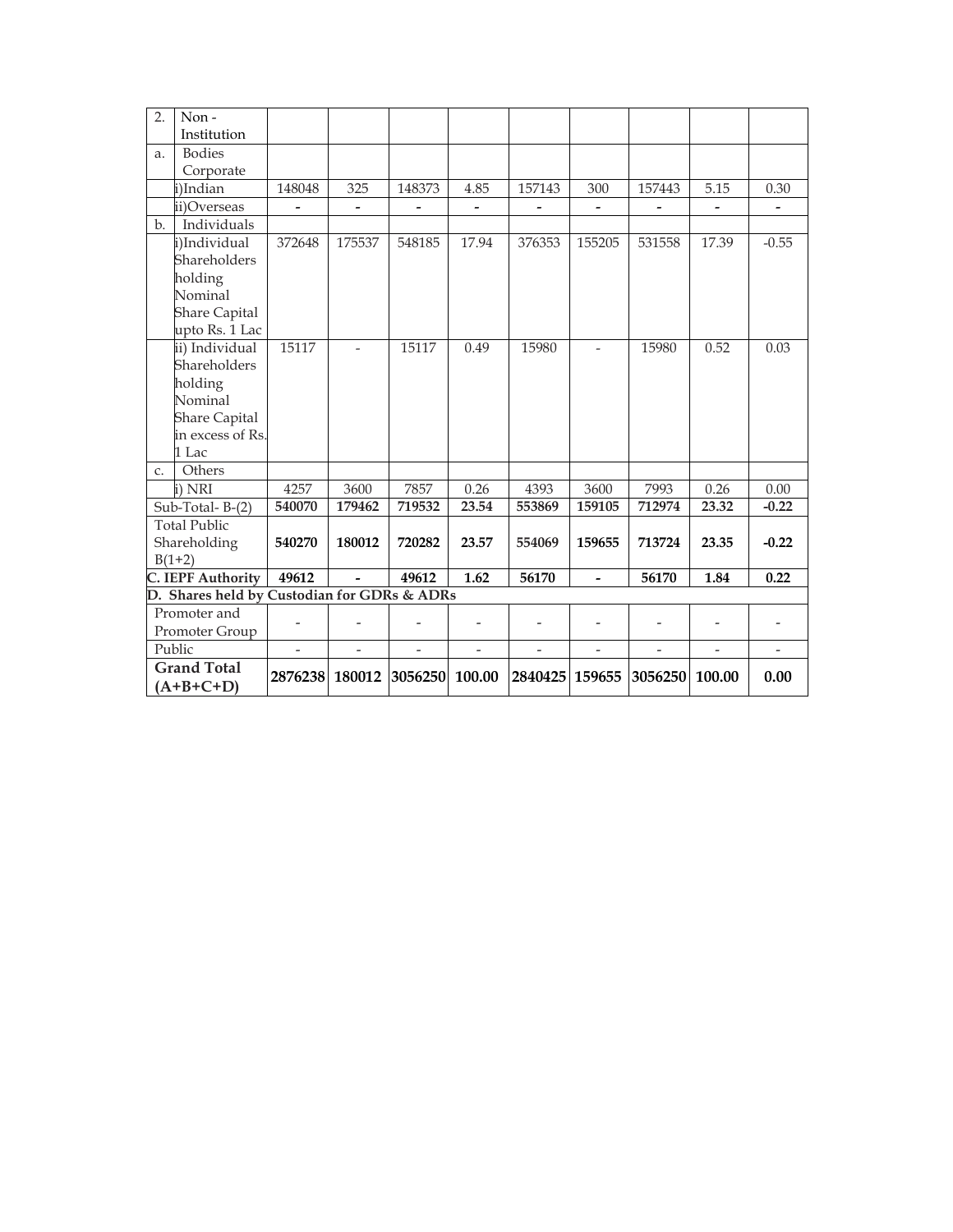#### ii. Shareholding of Promoters.

| Sr.  | Shareholder's Name        | Shareholding at the beginning |            |                          | Shareholding at the end of the |              |                          | % change                 |
|------|---------------------------|-------------------------------|------------|--------------------------|--------------------------------|--------------|--------------------------|--------------------------|
| Nr.  |                           | of the year                   |            |                          | vear                           |              |                          | in                       |
|      |                           | No. of                        | % of total | $%$ of                   | No. of                         | $%$ of total | $%$ of                   | shareholdi               |
|      |                           | Shares                        | Shares of  | <b>Shares</b>            | <b>Shares</b>                  | Shares of    | <b>Shares</b>            | ng during                |
|      |                           |                               | the Co.    | Pledged/e                |                                | the Co.      | Pledged/ethe year        |                          |
|      |                           |                               |            | ncumbere                 |                                |              | ncumbere                 |                          |
|      |                           |                               |            | d to Total               |                                |              | d to Total               |                          |
|      |                           |                               |            | <b>Shares</b>            |                                |              | Shares                   |                          |
| 1.   | Kishan Kumar Khaitan      | 100                           | 0.00       |                          | 100                            | 0.00         |                          |                          |
| 2.   | Mahendra Khaitan          | 500                           | 0.02       |                          | 500                            | 0.02         |                          |                          |
| 3.   | Devesh Khaitan            | 100                           | 0.00       |                          | 100                            | 0.00         |                          |                          |
| 4.   | Ranjana Khaitan           | 100                           | 0.00       |                          | 100                            | 0.00         | $\overline{\phantom{a}}$ | $\overline{\phantom{0}}$ |
| 5.   | Shailja Khaitan           | 100                           | 0.00       | $\overline{\phantom{0}}$ | 100                            | 0.00         | $\overline{\phantom{0}}$ | $\overline{a}$           |
| 6.   | Parul Khaitan             | 100                           | 0.00       | $\overline{\phantom{0}}$ | 100                            | 0.00         | $\overline{a}$           | $\overline{a}$           |
| 7.   | Master Viraj Khaitan      | 100                           | 0.00       |                          | 100                            | 0.00         |                          |                          |
| 8.   | Master Reyansh            | 100                           | 0.00       | $\overline{\phantom{0}}$ | 100                            | 0.00         | $\overline{\phantom{a}}$ | $\overline{\phantom{m}}$ |
|      | Khaitan                   |                               |            |                          |                                |              |                          |                          |
| 9.   | Pranika Khaitan Rawat     | 5000                          | 0.16       | $\overline{\phantom{0}}$ | 5000                           | 0.16         | $\overline{a}$           | $\overline{\phantom{a}}$ |
| 10.  | Varshita Khaitan          | 5000                          | 0.16       |                          | 5000                           | 0.16         |                          |                          |
| 11.  | Divisha Khaitan           | 5000                          | 0.16       | $\overline{\phantom{0}}$ | 5000                           | 0.16         | $\frac{1}{2}$            | $\overline{a}$           |
| 12.1 | W & F Securities Pvt.     | 1922314                       | 62.90      |                          | 1922314                        | 62.90        |                          | $\overline{a}$           |
|      | Ltd.                      |                               |            |                          |                                |              |                          |                          |
| 13.1 | <b>BKM Mercantile LLP</b> | 347642                        | 11.37      |                          | 347642                         | 11.37        |                          |                          |
|      | (Formerly BKM             |                               |            |                          |                                |              |                          |                          |
|      | Mercantile Pvt. Ltd.)     |                               |            |                          |                                |              |                          |                          |
| 14.1 | Wires and Fabriks Pvt.    | 100                           | 0.00       |                          | 100                            | 0.00         |                          |                          |
|      | Ltd.                      |                               |            |                          |                                |              |                          |                          |
| 15.1 | W & F Millennium          | 100                           | 0.00       |                          | 100                            | 0.00         |                          |                          |
|      | Mercantile Pvt. Ltd.      |                               |            |                          |                                |              |                          |                          |
|      | <b>Total</b>              | 2286356                       | 74.81      | $\overline{\phantom{0}}$ | 2286356                        | 74.81        |                          |                          |

#### iii. Change in Promoters' Shareholding.

There has been no Change in the Promoters Shareholding during the Financial Year 2018-19.

iv. Shareholding Pattern of top ten Shareholders (other than Directors, Promoters and Holders of GDRs and ADRs).

|                  | Sr. Top Ten Shareholders   | Shareholding at the beginning of |      | Shareholding at the end of |                                 |  |
|------------------|----------------------------|----------------------------------|------|----------------------------|---------------------------------|--|
| Nr.              |                            | the year 1st April, 2018         |      | the year 31st March, 2019  |                                 |  |
|                  |                            | No. of shares \% of total shares |      |                            | No. of shares % of total shares |  |
|                  |                            | of the company                   |      |                            | of the company                  |  |
|                  | Fountain Vanijya Pvt. Ltd. | 122658                           | 4.01 | 134920                     | 4.41                            |  |
| 2.               | <b>IEPF</b> Authority      | 49612                            | 1.62 | 56170                      | 1.84                            |  |
| 3.               | Sumedha Sharma             | 15117                            | 0.49 | 15980                      | 0.52                            |  |
| $\overline{4}$ . | Raiesh Hiranandani         | 6650                             | 0.22 | 8075                       | 0.26                            |  |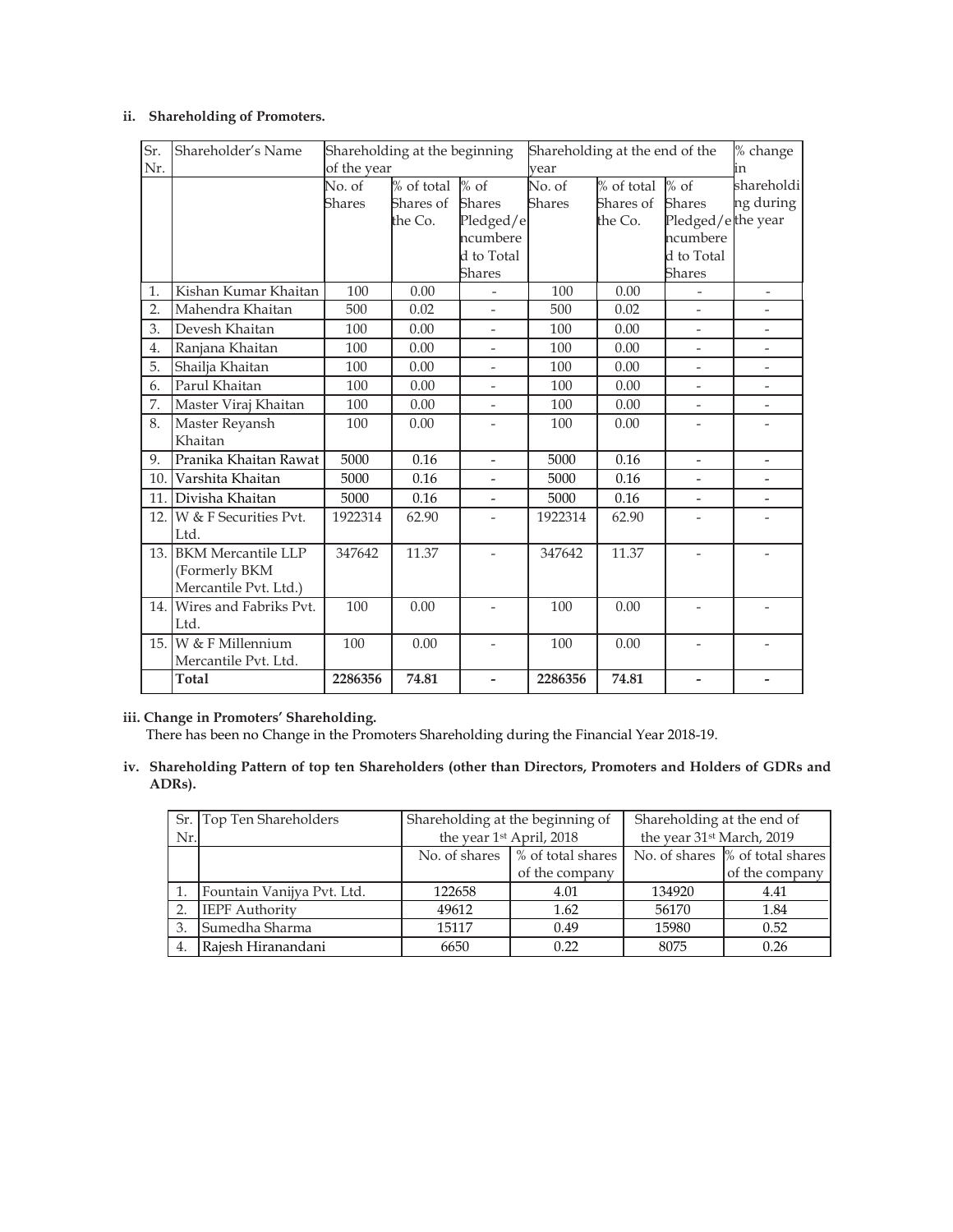| 5.  | Kanchan Chandak                    | 7850 | 0.26 | 7850 | 0.26 |
|-----|------------------------------------|------|------|------|------|
| 6.  | Bijal Suresh Dalal                 | 5500 | 0.18 | 5500 | 0.18 |
|     | Muktilal Ganulal Paldiwal          | 5490 | 0.18 | 5490 | 0.18 |
| 8.  | Hemant D Jain                      | 5000 | 0.16 | 5000 | 0.16 |
| 9.  | Neha Saraf                         | 5000 | 0.16 | 5000 | 0.16 |
| 10. | Vidhi Pasari                       | 5000 | 0.16 | 5000 | 0.16 |
|     | 11. Golden Goenka Credit Pvt. Ltd. | 9488 | 0.31 | 5000 | 0.16 |
| 12. | Shailendra Gupta                   | ۰    |      | 5000 | 0.16 |

## v. Shareholding of Directors and Key Managerial Personnel.

|    | Sr. For each of the Director and |               | Shareholding at the beginning of |      | Cumulative Shareholding         |  |
|----|----------------------------------|---------------|----------------------------------|------|---------------------------------|--|
|    | $Nr.$ KMP                        |               | the Year                         |      | during the Year                 |  |
|    | Name of the Director/KMP         | No. of shares | % of total shares                |      | No. of shares % of total shares |  |
|    |                                  |               | of the company                   |      | of the company                  |  |
| 1. | Mr. Kishan Kumar Khaitan –       |               |                                  |      |                                 |  |
|    | <b>CMD</b>                       |               |                                  |      |                                 |  |
|    | At the beginning of the Year     | 100           | 0.00                             | 100  | 0.00                            |  |
|    | At the end of the Year           |               |                                  | 100  | 0.00                            |  |
| 2. | Mr. Mahendra Khaitan -           |               |                                  |      |                                 |  |
|    | Managing Director                |               |                                  |      |                                 |  |
|    | At the beginning of the Year     | 500           | 0.02                             | 500  | 0.02                            |  |
|    | At the end of the Year           |               |                                  | 500  | 0.02                            |  |
| 3. | Mr. Devesh Khaitan -             |               |                                  |      |                                 |  |
|    | <b>Executive Director</b>        |               |                                  |      |                                 |  |
|    | At the beginning of the Year     | 100           | 0.00                             | 100  | 0.00                            |  |
|    | At the end of the Year           |               |                                  | 100  | 0.00                            |  |
| 4. | Ms. Pranika Khaitan Rawat -      |               |                                  |      |                                 |  |
|    | Director                         |               |                                  |      |                                 |  |
|    | At the beginning of the Year     | 5000          | 0.16                             | 5000 | 0.16                            |  |
|    | At the end of the Year           |               |                                  | 5000 | 0.16                            |  |
| 5. | Mr. Rajesh Patni - CFO           |               |                                  |      |                                 |  |
|    | At the beginning of the Year     | 140           | 0.00                             | 140  | 0.00                            |  |
|    | At the end of the Year           |               |                                  | 140  | 0.00                            |  |
|    |                                  |               |                                  |      |                                 |  |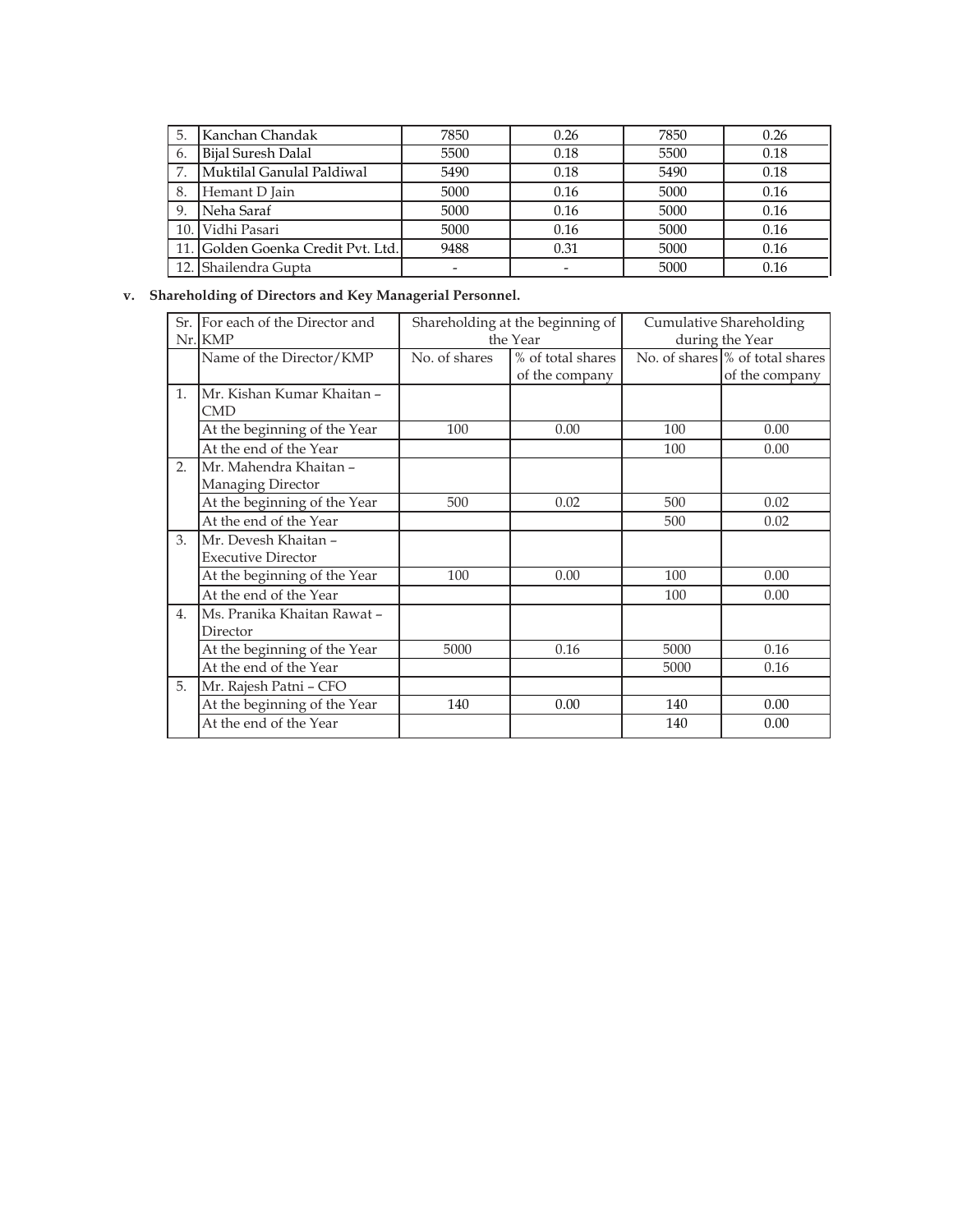# V. INDEBTEDNESS:

Indebtedness of the Company including interest outstanding/accrued but not due for payment (Rs. in Lacs)

| Particulars                                      | Secured Loans | Unsecured      | Deposits | Total        |
|--------------------------------------------------|---------------|----------------|----------|--------------|
|                                                  | Excluding     | Loans          |          | Indebtedness |
|                                                  | Deposits      |                |          |              |
| Indebtedness at the beginning                    |               |                |          |              |
| of the financial year                            |               |                |          |              |
| Principal Amount<br>$\left( \frac{1}{2} \right)$ | 4639.45       |                |          | 4639.45      |
| Interest due but not paid<br>(2)                 |               |                |          |              |
| Interest accrued but not due<br>3)               | 28.91         |                |          | 28.91        |
| Total of $(1+2+3)$                               | 4668.36       |                |          | 4668.36      |
| Change in Indebtedness during                    |               |                |          |              |
| the financial year                               |               |                |          |              |
| + Addition                                       | 90.72         | $\overline{a}$ |          |              |
| - Reduction                                      | 1234.40       |                |          |              |
| Net change                                       | (1143.68)     |                |          |              |
| Indebtedness at the end of                       |               |                |          |              |
| the financial year-31.03.2019                    |               |                |          |              |
| Principal Amount<br>1)                           | 3497.86       |                |          | 3497.86      |
| Interest due but not paid<br>(2)                 |               |                |          |              |
| Interest accrued but not due<br>3)               | 26.82         |                |          | 26.82        |
| Total of $(1+2+3)$                               | 3524.68       |                |          | 3524.68      |

### VI. REMUNERATION OF DIRECTORS AND KEY MANAGERIAL PERSONNEL:

A. Remuneration to Managing Director, Whole-Time Directors and/or Manager. (Rs. in Lacs)

| Sr.              | Particulars of Remuneration          |             | Name of MD/WTD/Manager             |         | <b>Total Amount</b>                                   |
|------------------|--------------------------------------|-------------|------------------------------------|---------|-------------------------------------------------------|
| Nr               |                                      |             | Mr. Kishan Mr. Mahendra Mr. Devesh |         |                                                       |
|                  |                                      | Kr. Khaitan | Khaitan                            | Khaitan |                                                       |
| 1.               | Gross Salary                         |             |                                    |         |                                                       |
|                  | Salary as per provisions<br>(a)      | 182.40      | 182.40                             | 171.00  | 535.80                                                |
|                  | contained in section 17(1)           |             |                                    |         |                                                       |
|                  | of the Income Tax Act                |             |                                    |         |                                                       |
|                  | (b) Value of perquisites $u/s$ 17(2) | 0.86        | 0.81                               | 0.65    | 2.32                                                  |
|                  | Income Tax Act, 1961                 |             |                                    |         |                                                       |
|                  | (c) Profits in lieu of salary under  |             |                                    |         |                                                       |
|                  | Section 17(3) Income                 |             |                                    |         |                                                       |
|                  | Tax Act, 1961                        |             |                                    |         |                                                       |
| 2.               | <b>Stock Option</b>                  |             |                                    |         |                                                       |
| 3.               | Sweat Equity                         |             |                                    |         |                                                       |
| $\overline{4}$ . | Commission                           |             |                                    |         |                                                       |
|                  | As % of Profit                       |             |                                    |         |                                                       |
|                  | Others                               |             |                                    |         |                                                       |
| 5.               | Others,                              |             |                                    |         |                                                       |
|                  | Provident Fund & other Funds         | 21.60       | 21.60                              | 20.28   | 63.48                                                 |
|                  | Total (A)                            | 204.86      | 204.81                             | 191.93  | 601.60                                                |
|                  | Ceiling as per the Act               |             |                                    |         | As per Approvals received from the Central Government |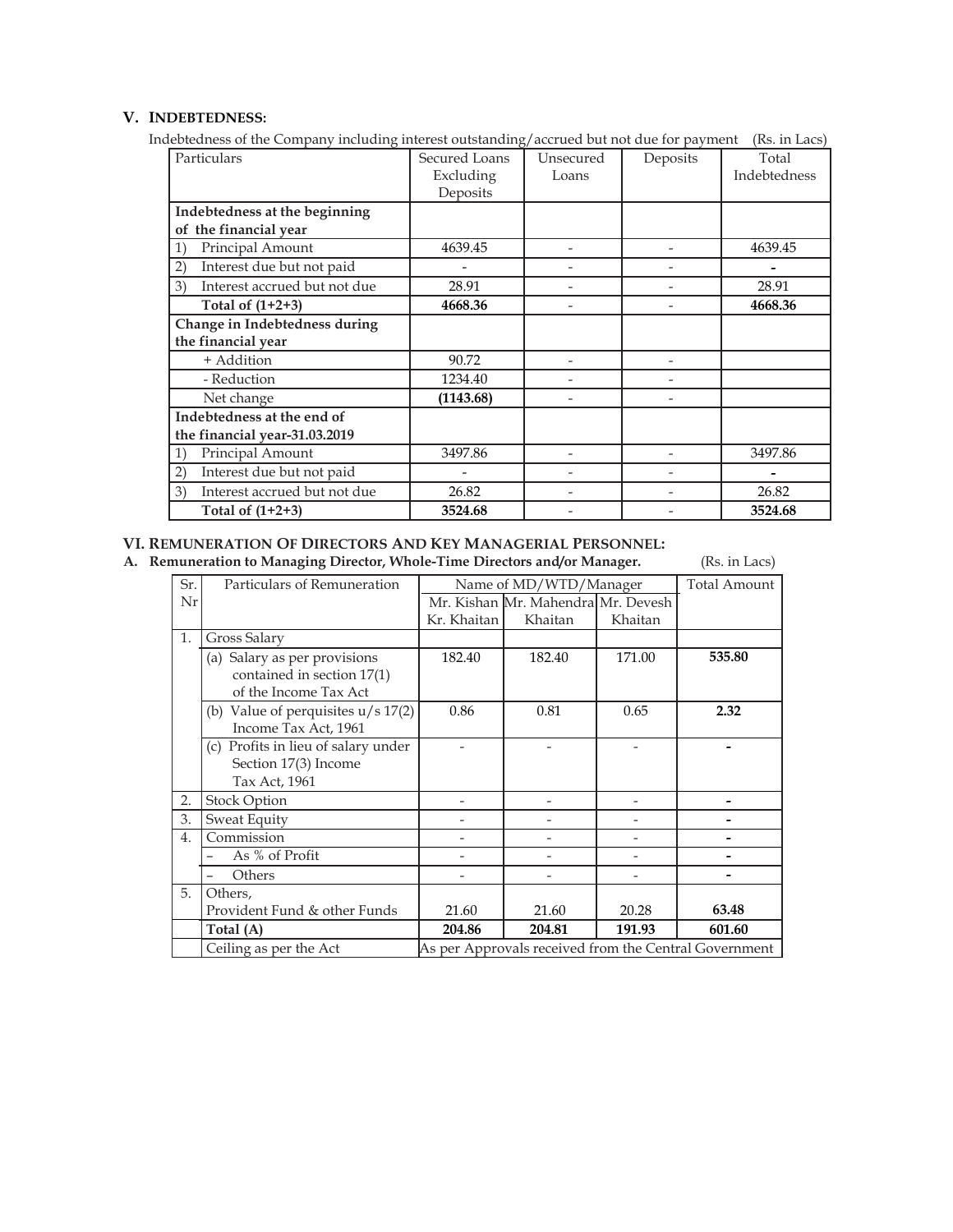### B. Remuneration of Other Directors:

| <b>Independent Directors.</b><br>(Rs. in Lacs) |                                                        |        |        |       |         |      |  |
|------------------------------------------------|--------------------------------------------------------|--------|--------|-------|---------|------|--|
| Particulars of<br>Name of Directors            |                                                        |        |        |       | Total   |      |  |
| Remuneration                                   | Mr. S. K.<br>Mr. D. D.<br>Mr. M. L.<br>Mr. S.<br>Mr. S |        |        |       |         |      |  |
|                                                | Aimera                                                 | Bhagat | Khemka | Mitra | Trivedi |      |  |
| Fee for attending board                        | 1.05                                                   | 1.80   | 2.10   | 1.95  | 0.90    | 7.80 |  |
| committee meetings                             |                                                        |        |        |       |         |      |  |
| Commission                                     |                                                        |        |        |       |         |      |  |
| Others                                         |                                                        |        |        |       |         |      |  |
| Total B (I)                                    | 1.05                                                   | 1.80   | 2.10   | 1.95  | 0.90    | 7.80 |  |

| II. Other Non-Executive Directors. |                                                  |       |        |  |  |  |
|------------------------------------|--------------------------------------------------|-------|--------|--|--|--|
| Particulars of                     | Name of Directors                                | Total |        |  |  |  |
| Remuneration                       | Ms. Pranika Khaitan                              |       | Amount |  |  |  |
|                                    | Rawat                                            |       |        |  |  |  |
| Fee for attending board            | 1.05                                             |       | 1.05   |  |  |  |
| committee meetings                 |                                                  |       |        |  |  |  |
| Commission                         |                                                  |       |        |  |  |  |
| Others                             |                                                  |       |        |  |  |  |
| Total $B(II)$                      | 1.05                                             |       | 1.05   |  |  |  |
| Total B $(I+II)$                   |                                                  |       | 8.85   |  |  |  |
| Ceiling as per the Act             | As per Section 197(5) of the Companies Act, 2013 |       |        |  |  |  |

### C. Remuneration to Key Managerial Personnel Other Than MD/ Manager/ WTD. (Rs. In Lacs)

| Sr.              | Particulars of Remuneration               | Name of the KMP   |               | <b>Total Amount</b> |
|------------------|-------------------------------------------|-------------------|---------------|---------------------|
| Nr.              |                                           | Mr. Rajesh Patni, | Mr. Abhishek  |                     |
|                  |                                           | <b>CFO</b>        | Upadhyaya, CS |                     |
| $\mathbf{1}$ .   | Gross Salary                              |                   |               |                     |
|                  | (a) Salary as per provisions contained in | 44.51             | 7.54          | 52.05               |
|                  | section 17(1) of the Income Tax Act       |                   |               |                     |
|                  | (b) Value of perquisites $u/s$ 17(2)      | 0.22              |               | 0.22                |
|                  | Income Tax Act, 1961                      |                   |               |                     |
|                  | (c) Profits in lieu of salary under       |                   |               |                     |
|                  | Section 17(3) Income Tax Act, 1961        |                   |               |                     |
| 2.               | <b>Stock Option</b>                       |                   |               |                     |
| 3.               | Sweat Equity                              |                   |               |                     |
| $\overline{4}$ . | Commission                                |                   |               |                     |
|                  | As % of Profit                            |                   |               |                     |
|                  | Others                                    |                   |               |                     |
| 5.               | Others.                                   | 0.11              | 0.11          | 0.22                |
|                  | Contribution to Provident Fund            |                   |               |                     |
|                  | Total $(C)$                               | 44.84             | 7.65          | 52.49               |